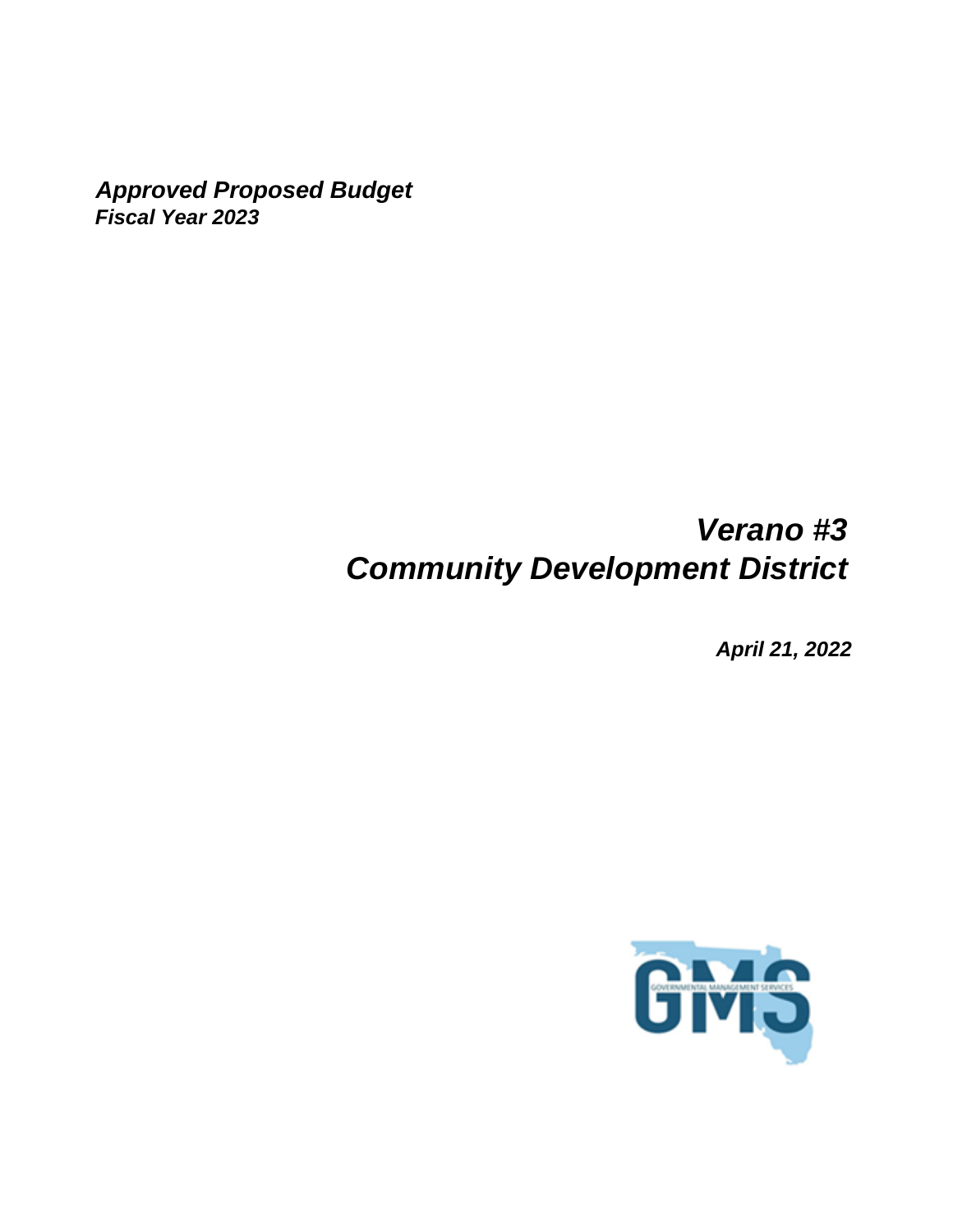**Community Development District**

### *TABLE OF CONTENTS*

General Fund<br>Budget **Budget Narrative** 

Page 1 - 2<br>Page 3 - 4

| Debt Service Fund     |        |
|-----------------------|--------|
| <b>Budget</b>         | Page 5 |
| Amortization schedule | Page 6 |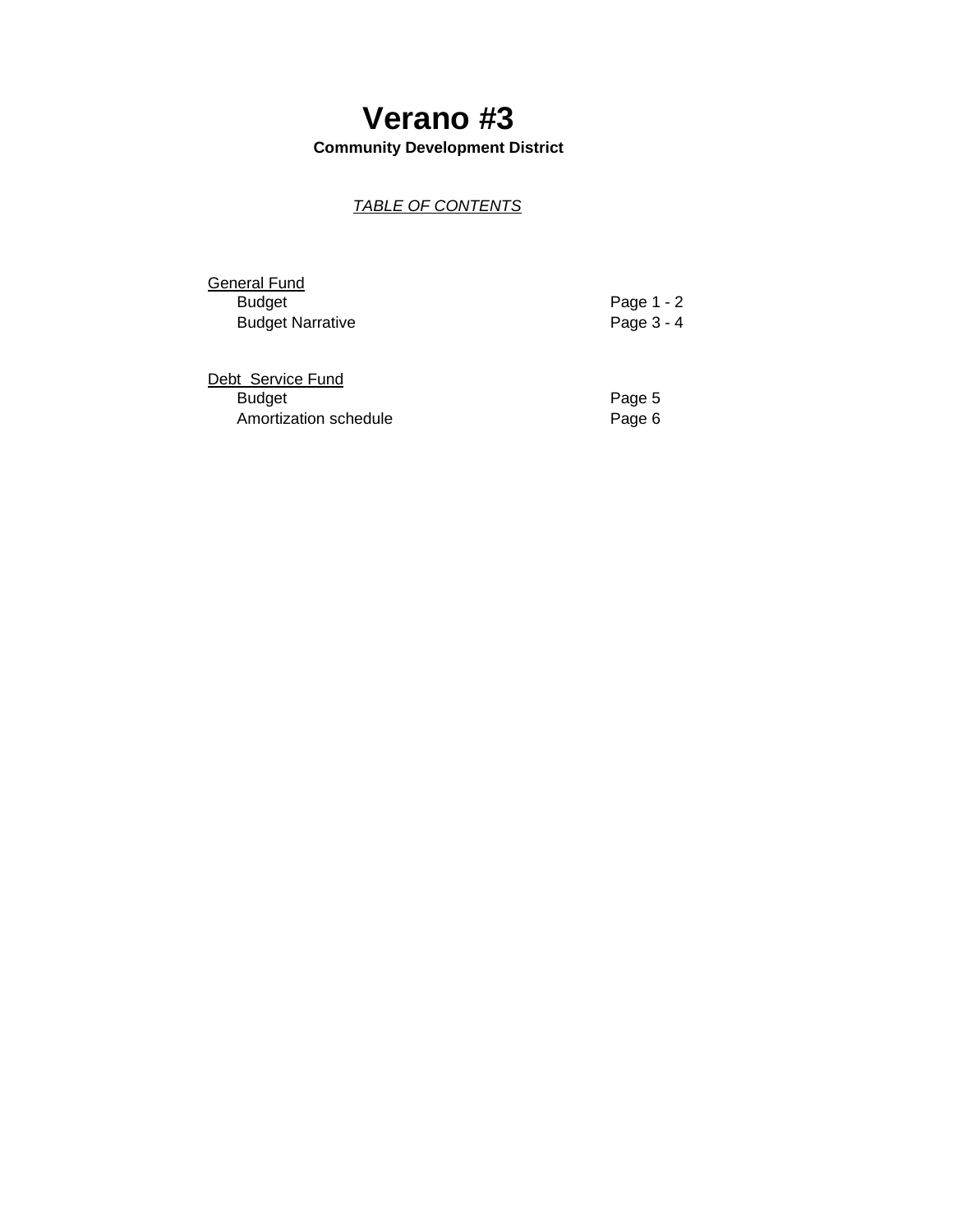### **Community Development District Community Development District Community Development District Community Ceneral Fund**

| <b>Description</b>                   | <b>Adopted</b><br><b>Budget</b><br>FY 2022 | <b>Actual</b><br><b>Thru</b><br>3/31/2022 | Projected<br><b>Next</b><br><b>6 Months</b> | <b>Total</b><br>Projected<br>9/30/2022 | Proposed<br><b>Budget</b><br>FY 2023 |
|--------------------------------------|--------------------------------------------|-------------------------------------------|---------------------------------------------|----------------------------------------|--------------------------------------|
| <b>Revenues</b>                      |                                            |                                           |                                             |                                        |                                      |
| Developer Assessment                 | \$0                                        | \$0                                       | \$0                                         | \$0                                    | \$0                                  |
| <b>TOTAL REVENUES</b>                | \$0                                        | \$0                                       | \$0                                         | \$0                                    | \$0                                  |
| <b>Expenditures</b>                  |                                            |                                           |                                             |                                        |                                      |
| <u>Administrative</u>                |                                            |                                           |                                             |                                        |                                      |
| <b>Annual Audit</b>                  | \$5,000                                    | \$4,000                                   | \$0                                         | \$4,000                                | \$4,200                              |
| Arbitrage Rebate                     | \$2,000                                    | \$0                                       | \$500                                       | \$500                                  | \$500                                |
| <b>Trustee Fees</b>                  | \$6,000                                    | \$0                                       | \$6,000                                     | \$6,000                                | \$6,000                              |
| <b>Dissemination Agent</b>           | \$2,500                                    | \$1,250                                   | \$1,250                                     | \$2,500                                | \$2,500                              |
| <b>Management Fees</b>               | \$20,000                                   | \$10,000                                  | \$10,000                                    | \$20,000                               | \$21,000                             |
| <b>General Liability Insurance</b>   | \$0                                        | \$0                                       | \$0                                         | \$0                                    | \$6,500                              |
| <b>Other Current Charges</b>         | \$600                                      | \$201                                     | \$2,899                                     | \$3,100                                | \$1,000                              |
| Dues, Licenses & Subscriptions       | \$175                                      | \$175                                     | \$0                                         | \$175                                  | \$175                                |
| Website Compliance                   | \$750                                      | \$375                                     | \$375                                       | \$750                                  | \$750                                |
| <b>TOTAL ADMINISTRATIVE</b>          | \$37,025                                   | \$16,001                                  | \$21,024                                    | \$37,025                               | \$42,625                             |
| <b>Common Area Maintenance</b>       |                                            |                                           |                                             |                                        |                                      |
| <b>Field Management</b>              | \$20,417                                   | \$0                                       | \$20,417                                    | \$20,417                               | \$14,788                             |
| <b>Electric Utility Services</b>     | \$14,000                                   | \$0                                       | \$14,000                                    | \$14,000                               | \$10,140                             |
| Landscape Maintenance                | \$171,500                                  | \$0                                       | \$171,500                                   | \$171,500                              | \$191,100                            |
| Plant Replacement                    | \$0                                        | \$0                                       | \$0                                         | \$0                                    | \$19,500                             |
| <b>Irrigation Repairs</b>            | \$8,750                                    | \$0                                       | \$8,750                                     | \$8,750                                | \$9,750                              |
| Irrigation Water Manager             | \$0                                        | \$0                                       | \$0                                         | \$0                                    | \$0                                  |
| <b>Irrigation Pump Maintenance</b>   | \$6,000                                    | \$0                                       | \$6,000                                     | \$6,000                                | \$3,900                              |
| Pest Control & Fertilization         | \$18,725                                   | \$0                                       | \$18,725                                    | \$18,725                               | \$13,562                             |
| Mulch                                | \$0                                        | \$0                                       | \$0                                         | \$0                                    | \$37,700                             |
| Sidewalk/Road Repairs                | \$0                                        | \$0                                       | \$0                                         | \$0                                    | \$16,250                             |
| Entry & Walls Maintenance            | \$0                                        | \$0                                       | \$0                                         | \$0                                    | \$6,500                              |
| <b>TOTAL COMMON AREA MAINTENANCE</b> | \$239,392                                  | \$0                                       | \$239,392                                   | \$239,392                              | \$323,190                            |
| <b>TOTAL EXPENDITURES</b>            | \$276,417                                  | \$16,001                                  | \$260,416                                   | \$276,417                              | \$365,815                            |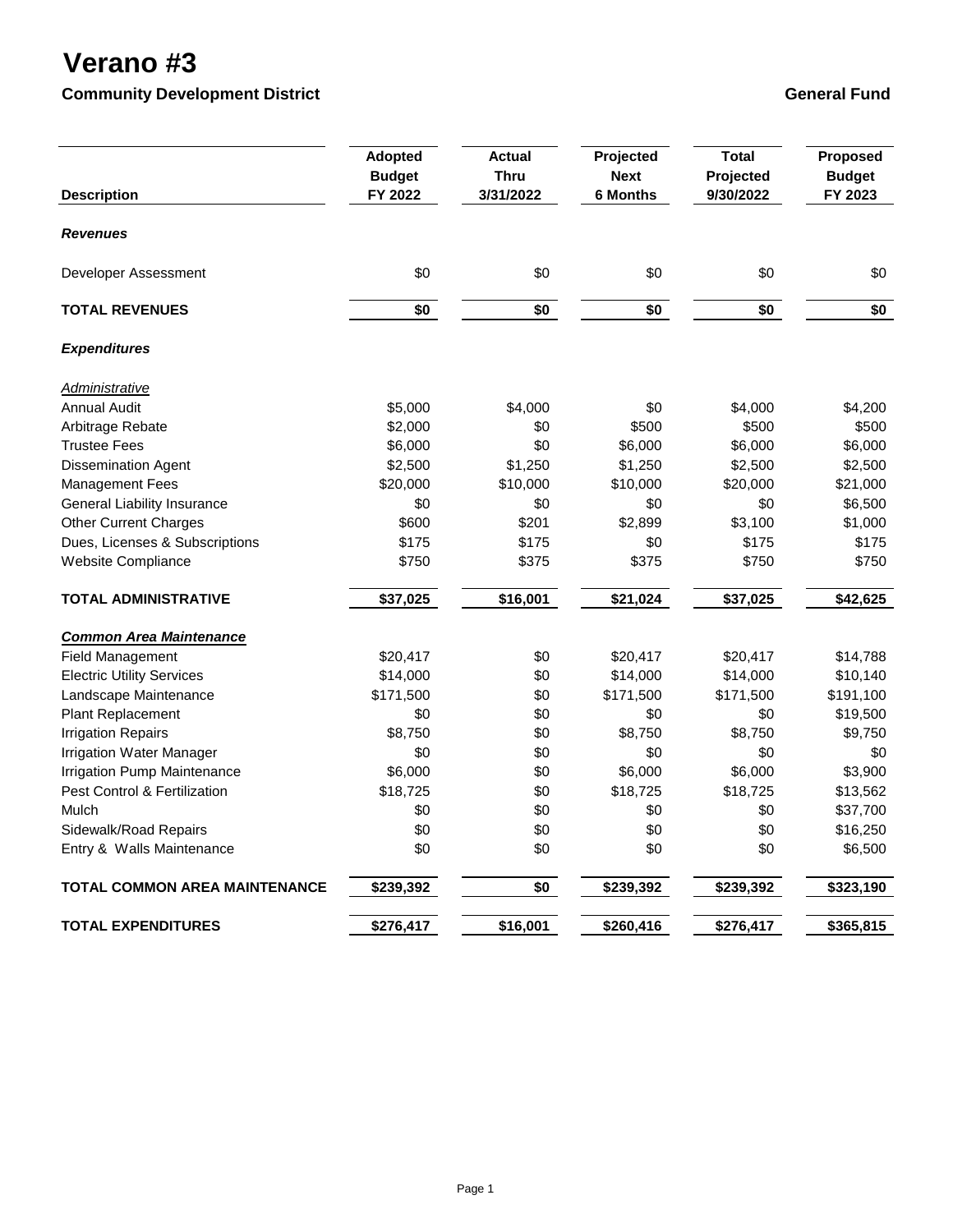## **Community Development District Community Development District Community Development District Community Ceneral Fund**

| <b>Description</b>                                                           |              | <b>Adopted</b><br><b>Budget</b><br>FY 2022 | <b>Actual</b><br><b>Thru</b><br>3/31/2022 | Projected<br><b>Next</b><br><b>6 Months</b> | <b>Total</b><br>Projected<br>9/30/2022 | Proposed<br><b>Budget</b><br>FY 2023 |
|------------------------------------------------------------------------------|--------------|--------------------------------------------|-------------------------------------------|---------------------------------------------|----------------------------------------|--------------------------------------|
| <b>Other Financing Sources and (Uses)</b>                                    |              |                                            |                                           |                                             |                                        |                                      |
| Intergovernmental Transfer <sup>(1)</sup>                                    |              | \$276,417                                  | \$106,742                                 | \$169,675                                   | \$276,417                              | \$365,815                            |
| <b>Total Other Financing Sources/(Uses)</b>                                  |              | \$276,417                                  | \$106,742                                 | \$169,675                                   | \$276,417                              | \$365,815                            |
| <b>NET CHANGE IN FUND BALANCE</b><br><sup>(1)</sup> Transfers from Verano #5 |              | \$0                                        | \$90,741                                  | (\$90,741)                                  | \$0                                    | \$0                                  |
| <b>Description</b>                                                           | <b>Units</b> | <b>Master</b><br>per Unit*                 | <b>Master</b><br><b>Total</b>             | Pod G<br>per Unit*                          | Pod G<br><b>Total</b>                  | <b>Combined</b><br>Rate- Per Unit*   |
| Apartments                                                                   | 318          | \$60.15                                    | \$19,127.70                               | \$124.42                                    | \$39,564.26                            | \$184.57                             |
| Casitas                                                                      | 158          | \$60.15                                    | \$9,503.70                                | \$124.42                                    | \$19,657.71                            | \$184.57                             |
| 40' Single Family                                                            | 247          | \$136.70                                   | \$33,764.90                               | \$282.76                                    | \$69,842.56                            | \$419.46                             |
| 50' Single Family                                                            | 371          | \$157.21                                   | \$58,324.91                               | \$325.18                                    | \$120,641.01                           | \$482.39                             |
| 60' Single Family                                                            | 40           | \$181.81                                   | \$7,272.40                                | \$376.08                                    | \$15,043.01                            | \$557.89                             |
| Villa/Townhome                                                               | 528          | \$121.66                                   | \$64,236.48                               | \$251.66                                    | \$132,876.18                           | \$373.32                             |
| Total (Gross)<br><b>Total (Net)</b>                                          | 1662         |                                            | \$192,230.09<br>\$176,851.68              |                                             | \$397,624.73<br>\$365,814.75           |                                      |

\* These ammounts are grossed up 8% to cover early payment discounts and County collection fees.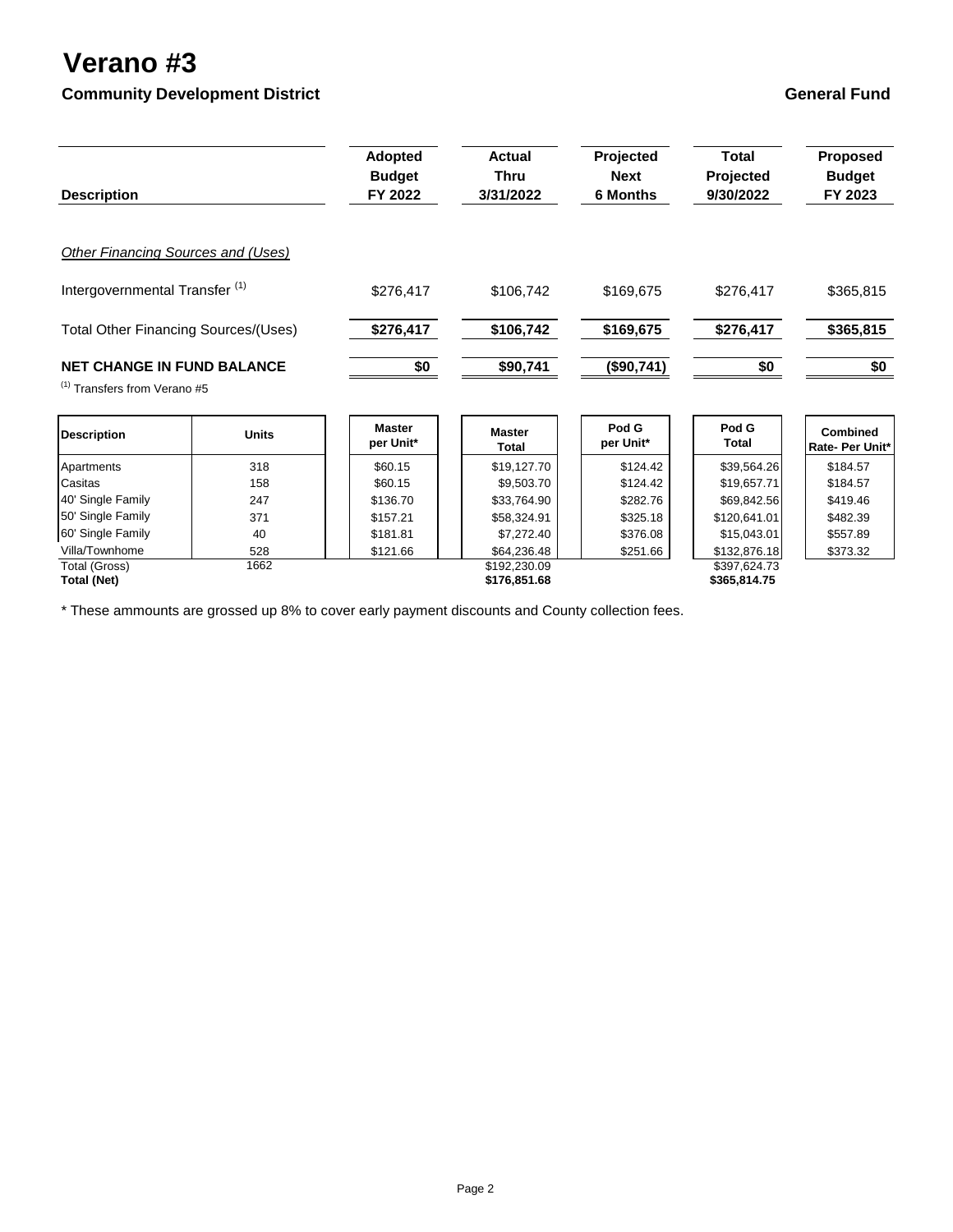### **REVENUES:**

#### **Developer Assessments/ Intergovernmental Transfer**

The District will levy a non-ad valorem maintenance assessment on the developable property within the District to fund the operating budget. The District will receive fund transfers from Verano #5 CDD for General Operating Expenditures.

**\_\_\_\_\_**

#### **EXPENDITURES:**

#### **Administrative:**

#### **Annual Audit**

The District is required annually to conduct an audit of its financial records by an Independent Certified Public Accounting Firm.

#### **Arbitrage Rebate Calculation**

The District is required to annually have an arbitrage rebate calculation on the Verano #3 District's Series 2021 Special Assessment Bonds. The Verano #3 has contracted with an independent certified public accounting firm to calculate the rebate liability and submit a report to the District.

#### **Trustee Fees**

The District issued Series 2021 Special Assessment Revenue Bonds which are held with a Trustee at US Bank. The amount of the trustee fees budgeted is based on the agreement between US Bank and the Verano #3 District.

#### **Dissemination Agent**

The District is required by the Security and Exchange Commission to comply with Rule 15(c)(2)-12(b)(5), which relates to additional reporting requirements for un-rated bond issues.

#### **Management Fees**

The District receives Management, Accounting and Administrative services as part of a Management Agreement with Governmental Management Services, LLC.

#### **General Liability Insurance**

The District will bind General Liability & Public Officials Liability Insurance with Florida Insurance Alliance, an agency that specializes in providing insurance coverage to governmental agencies.

#### **Other Current Charges**

Bank charges and any other miscellaneous expenses that incurred during the year.

#### **Dues, Licenses & Subscriptions**

The District is required to pay an annual fee to the Department of Economic Opportunity for \$175. This is the only expense under this category for the District.

#### **Website Compliance**

Per Section 189.069 F. S, all Districts must have a website by October 1, 2015 to provide detailed information on the CDD as well as links to useful websites regarding Compliance issues. This website will be maintained by GMS-SF, LLC and updated as required by the Statute.

#### **Common Area Maintenance**

#### **Field Management**

The district will contract a company to manage to manage the common area. The responsibilities include reviewing contracts and other maintenance related items.

#### **Electric Utility Services**

The District will contract FPL.

#### **Landscape Maintenance**

The district will contract a landscaping company to maintain the districts common area. Includes wet check.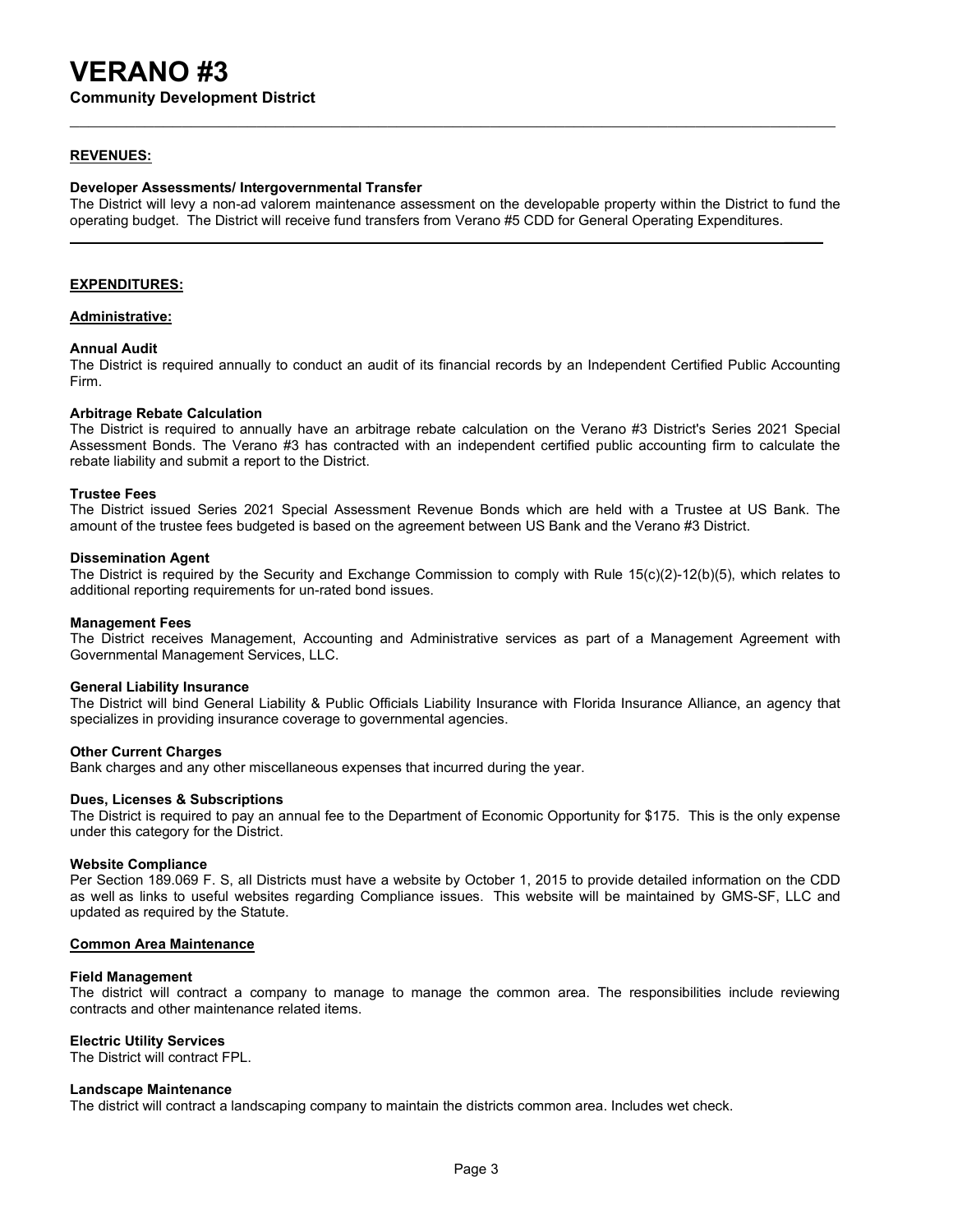# **VERANO #3**

**Community Development District**

### **Common Area Maintenance (continued)**

### **Plant Replacement**

Costs to replace plants throughout the district.

### **Irrigation Repair**

Cost for maintaining the irrigation system.

**Irrigation Water Manager** Cost to monitor the common area clocks.

## **Irrigation Pump System maintenance**

The district will have an agreement with a company to maintain the pump system.

### **Pest Control & Fertilization**

The district will contract a company for pest control throughout the district's common area.

#### **Mulch**

Cost for mulch throughout the district.

**Sidewalk/Road Repairs** Cost to maintain and repair the common area roads.

**Entry & Walls Maintenance** Costs to maintain walls of the district.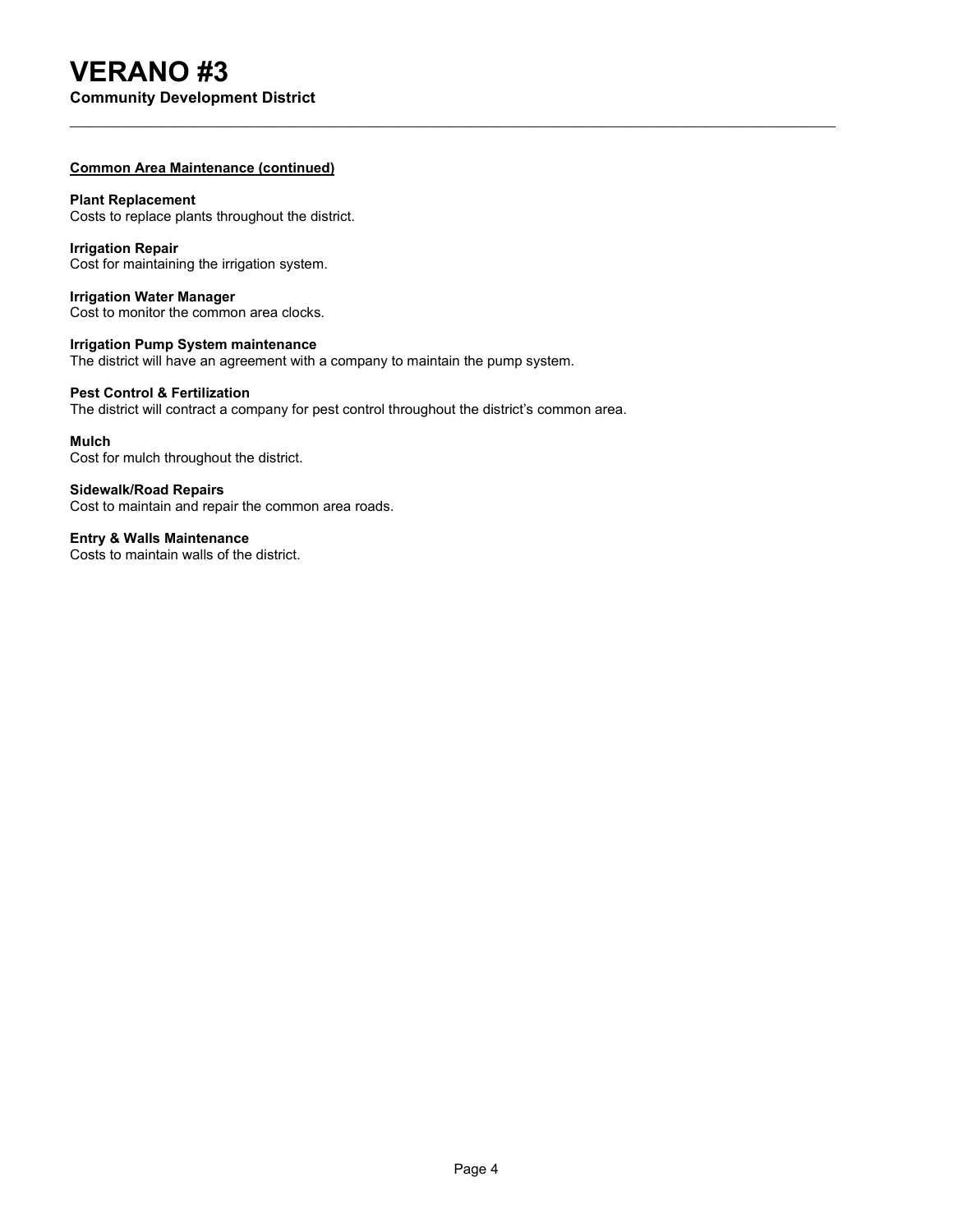### **Community Development District Community Development District Community Debt Service**

# **Series 2021 Special Assessments Bonds**

|                                             | <b>Adopted</b> | <b>Actual</b> | Projected       | <b>Total</b> | <b>Proposed</b> |
|---------------------------------------------|----------------|---------------|-----------------|--------------|-----------------|
|                                             | <b>Budget</b>  | <b>Thru</b>   | <b>Next</b>     | Projected    | <b>Budget</b>   |
| <b>Description</b>                          | FY 2022        | 3/31/2022     | <b>6 Months</b> | 9/30/2022    | FY 2023         |
| <b>Revenues</b>                             |                |               |                 |              |                 |
| Carry Forward Surplus <sup>(1)</sup>        | \$165,445      | \$165,456     | \$0             | \$165,456    | \$168,167       |
| Special Assessments - On Roll               | \$0            | \$0           | \$0             | \$0          | \$329,658       |
| Special Assessments - Direct Bill           | \$538,231      | \$149,000     | \$389,231       | \$538,231    | \$208,573       |
| Interest Income                             | \$61           | \$41          | \$20            | \$61         | \$0             |
| <b>TOTAL REVENUES</b>                       | \$703,736      | \$314,497     | \$389,251       | \$703,748    | \$706,398       |
| <b>Expenditures</b>                         |                |               |                 |              |                 |
| <b>Series 2021</b>                          |                |               |                 |              |                 |
| Interest - 11/01                            | \$165,445      | \$165,445     | \$0             | \$165,445    | \$167,797       |
| Interest - 05/01                            | \$170,172      | \$0           | \$170,172       | \$170,172    | \$167,797       |
| Principal - 05/01                           | \$200,000      | \$0           | \$200,000       | \$200,000    | \$205,000       |
| <b>TOTAL ADMINISTRATIVE</b>                 | \$535,617      | \$165,445     | \$370,172       | \$535,617    | \$540,594       |
| <b>TOTAL EXPENDITURES</b>                   | \$535,617      | \$165,445     | \$370,172       | \$535,617    | \$540,594       |
| Other Financing Sources and (Uses)          |                |               |                 |              |                 |
| Interfund Transfer In/(Out)                 | \$0            | \$36          | \$0             | \$36         | \$0             |
| <b>Total Other Financing Sources/(Uses)</b> | \$0            | \$36          | \$0             | \$36         | \$0             |
| <b>NET CHANGE IN FUND BALANCE</b>           | \$168,120      | \$149,088     | \$19,079        | \$168,167    | \$165,804       |
|                                             |                |               |                 |              |                 |

 $(1)$  Carry forward is net of Reserve Fund requirement.

| <b>Product Type</b>                     | <b>Phase</b> | <b>Units</b>   | Annual<br><b>Assessments</b><br>per Unit<br><b>Gross</b> | Total<br>Annual<br><b>Assessments</b> |
|-----------------------------------------|--------------|----------------|----------------------------------------------------------|---------------------------------------|
| Pod 1 50' Lots                          | 1            | 139            | \$1,412.86                                               | \$196,387                             |
| <b>Pod 2 Apartments</b>                 |              | 318            | \$0.00                                                   | \$0                                   |
| Pod 3 Casitas                           |              | 158            | \$0.00                                                   | \$0                                   |
| Pod 4 40' Lots                          |              | 122            | \$1,304.18                                               | \$159,111                             |
| Pod 4 50' Lots                          |              | $\mathfrak{p}$ | \$1,412.86                                               | \$2,826                               |
| Pod 5 40' Lots                          |              | 23             | \$1,412.86                                               | \$32,496                              |
| Pod 5 50' Lots                          |              | 63             | \$1,412.86                                               | \$89,010                              |
| Pod 5 Park Lots 60'                     |              | 40             | \$1,630.23                                               | \$65,209                              |
| Pod 5 Villas                            |              | 46             | \$869.46                                                 | \$39,995                              |
| <b>Commercial</b>                       |              | 45,000         | \$0.00                                                   | \$0                                   |
| <b>TOTAL</b>                            |              |                |                                                          | \$585,034                             |
|                                         |              |                |                                                          |                                       |
| Gross assessments per unit              |              |                |                                                          | \$585,034                             |
| Minus: 8% discount/commission/appraiser | (\$46,803)   |                |                                                          |                                       |
| Net assessments per unit                |              |                |                                                          | \$538,231                             |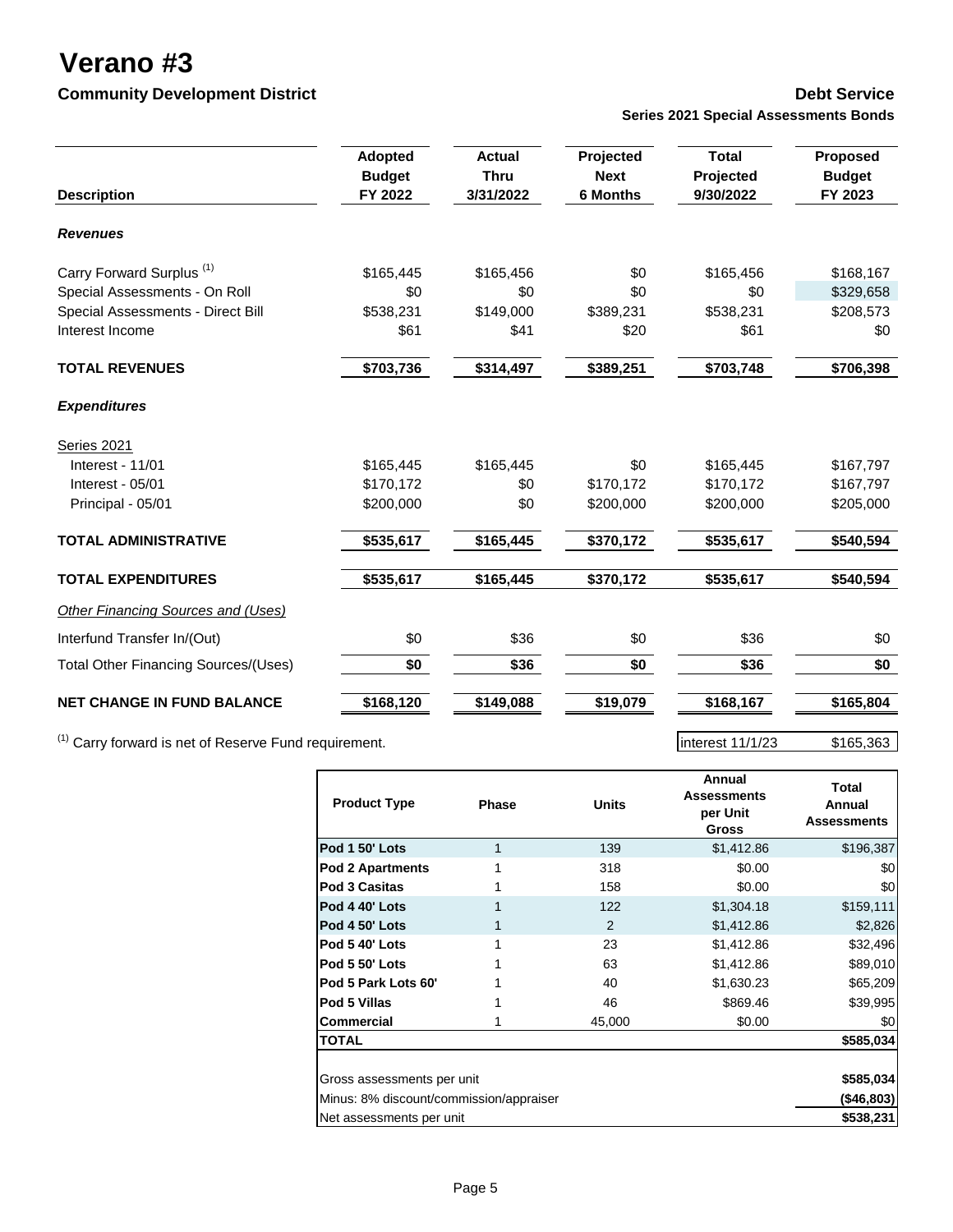## **Verano #3**<br> **Amortization Schedule**<br> **Community Development District**<br> **Amortization Schedule**<br> **Amortization Schedule**<br> **Amortization Schedule**<br> **Amortization Schedule Series 2021 Special Assessments Bonds**

| <b>DATE</b> | <b>BALANCE</b> | <b>COUPON</b> | <b>PRINCIPAL</b> | <b>INTEREST</b> | <b>TOTAL</b> |
|-------------|----------------|---------------|------------------|-----------------|--------------|
|             |                |               |                  |                 |              |
| 11/01/22    | \$9,510,000.00 | 2.375%        | \$0.00           | \$167,796.88    | \$537,968.75 |
| 05/01/23    | \$9,510,000.00 | 2.375%        | \$205,000.00     | \$167,796.88    |              |
| 11/01/23    | \$9,305,000.00 | 2.375%        | \$0.00           | \$165,362.50    | \$538,159.38 |
| 05/01/24    | \$9,305,000.00 | 2.375%        | \$210,000.00     | \$165,362.50    |              |
| 11/01/24    | \$9,095,000.00 | 2.375%        | \$0.00           | \$162,868.75    | \$538,231.25 |
| 05/01/25    | \$9,095,000.00 | 2.375%        | \$215,000.00     | \$162,868.75    |              |
| 11/01/25    | \$8,880,000.00 | 2.375%        | \$0.00           | \$160,315.63    | \$538,184.38 |
| 05/01/26    | \$8,880,000.00 | 2.375%        | \$220,000.00     | \$160,315.63    |              |
| 11/01/26    | \$8,660,000.00 | 2.375%        | \$0.00           | \$157,703.13    | \$538,018.75 |
| 05/01/27    | \$8,660,000.00 | 3.000%        | \$225,000.00     | \$157,703.13    |              |
| 11/01/27    | \$8,435,000.00 | 3.000%        | \$0.00           | \$154,328.13    | \$537,031.25 |
| 05/01/28    | \$8,435,000.00 | 3.000%        | \$230,000.00     | \$154,328.13    |              |
| 11/01/28    | \$8,205,000.00 | 3.000%        | \$0.00           | \$150,878.13    | \$535,206.25 |
| 05/01/29    | \$8,205,000.00 | 3.000%        | \$240,000.00     | \$150,878.13    |              |
| 11/01/29    | \$7,965,000.00 | 3.000%        | \$0.00           | \$147,278.13    | \$538,156.25 |
| 05/01/30    | \$7,965,000.00 | 3.000%        | \$245,000.00     | \$147,278.13    |              |
| 11/01/30    | \$7,720,000.00 | 3.000%        | \$0.00           | \$143,603.13    | \$535,881.25 |
| 05/01/31    | \$7,720,000.00 | 3.000%        | \$250,000.00     | \$143,603.13    |              |
| 11/01/31    | \$7,470,000.00 | 3.000%        | \$0.00           | \$139,853.13    | \$533,456.25 |
| 05/01/32    | \$7,470,000.00 | 3.375%        | \$260,000.00     | \$139,853.13    |              |
| 11/01/32    | \$7,210,000.00 | 3.375%        | \$0.00           | \$135,465.63    | \$535,318.75 |
| 05/01/33    | \$7,210,000.00 | 3.375%        | \$270,000.00     | \$135,465.63    |              |
| 11/01/33    | \$6,940,000.00 | 3.375%        | \$0.00           | \$130,909.38    | \$536,375.00 |
| 05/01/34    | \$6,940,000.00 | 3.375%        | \$280,000.00     | \$130,909.38    |              |
| 11/01/34    | \$6,660,000.00 | 3.375%        | \$0.00           | \$126,184.38    | \$537,093.75 |
| 05/01/35    | \$6,660,000.00 | 3.375%        | \$290,000.00     | \$126,184.38    |              |
| 11/01/35    | \$6,370,000.00 | 3.375%        | \$0.00           | \$121,290.63    | \$537,475.00 |
| 05/01/36    | \$6,370,000.00 | 3.375%        | \$300,000.00     | \$121,290.63    |              |
| 11/01/36    | \$6,070,000.00 | 3.375%        | \$0.00           | \$116,228.13    | \$537,518.75 |
| 05/01/37    | \$6,070,000.00 | 3.375%        | \$310,000.00     | \$116,228.13    |              |
| 11/01/37    | \$5,760,000.00 | 3.375%        | \$0.00           | \$110,996.88    | \$537,225.00 |
| 05/01/38    | \$5,760,000.00 | 3.375%        | \$320,000.00     | \$110,996.88    |              |
| 11/01/38    | \$5,440,000.00 | 3.375%        | \$0.00           | \$105,596.88    | \$536,593.75 |
| 05/01/39    | \$5,440,000.00 | 3.375%        | \$330,000.00     | \$105,596.88    |              |
| 11/01/39    | \$5,110,000.00 | 3.375%        | \$0.00           | \$100,028.13    | \$535,625.00 |
| 05/01/40    | \$5,110,000.00 | 3.375%        | \$340,000.00     | \$100,028.13    |              |
| 11/01/40    | \$4,770,000.00 | 3.375%        | \$0.00           | \$94,290.63     | \$534,318.75 |
| 05/01/41    | \$4,770,000.00 | 3.375%        | \$355,000.00     | \$94,290.63     |              |
| 11/01/41    | \$4,415,000.00 | 3.375%        | \$0.00           | \$88,300.00     | \$537,590.63 |
| 05/01/42    | \$4,415,000.00 | 4.000%        | \$365,000.00     | \$88,300.00     |              |
| 11/01/42    | \$4,050,000.00 | 4.000%        | \$0.00           | \$81,000.00     | \$534,300.00 |
| 05/01/43    | \$4,050,000.00 | 4.000%        | \$380,000.00     | \$81,000.00     |              |
| 11/01/43    | \$3,670,000.00 | 4.000%        | \$0.00           | \$73,400.00     | \$534,400.00 |
| 05/01/44    | \$3,670,000.00 | 4.000%        | \$395,000.00     | \$73,400.00     |              |
| 11/01/44    | \$3,275,000.00 | 4.000%        | \$0.00           | \$65,500.00     | \$533,900.00 |
| 05/01/45    | \$3,275,000.00 | 4.000%        | \$415,000.00     | \$65,500.00     |              |
| 11/01/45    | \$2,860,000.00 | 4.000%        | \$0.00           | \$57,200.00     | \$537,700.00 |
| 05/01/46    | \$2,860,000.00 | 4.000%        | \$430,000.00     | \$57,200.00     |              |
| 11/01/46    | \$2,430,000.00 | 4.000%        | \$0.00           | \$48,600.00     | \$535,800.00 |
| 05/01/47    | \$2,430,000.00 | 4.000%        | \$450,000.00     | \$48,600.00     |              |